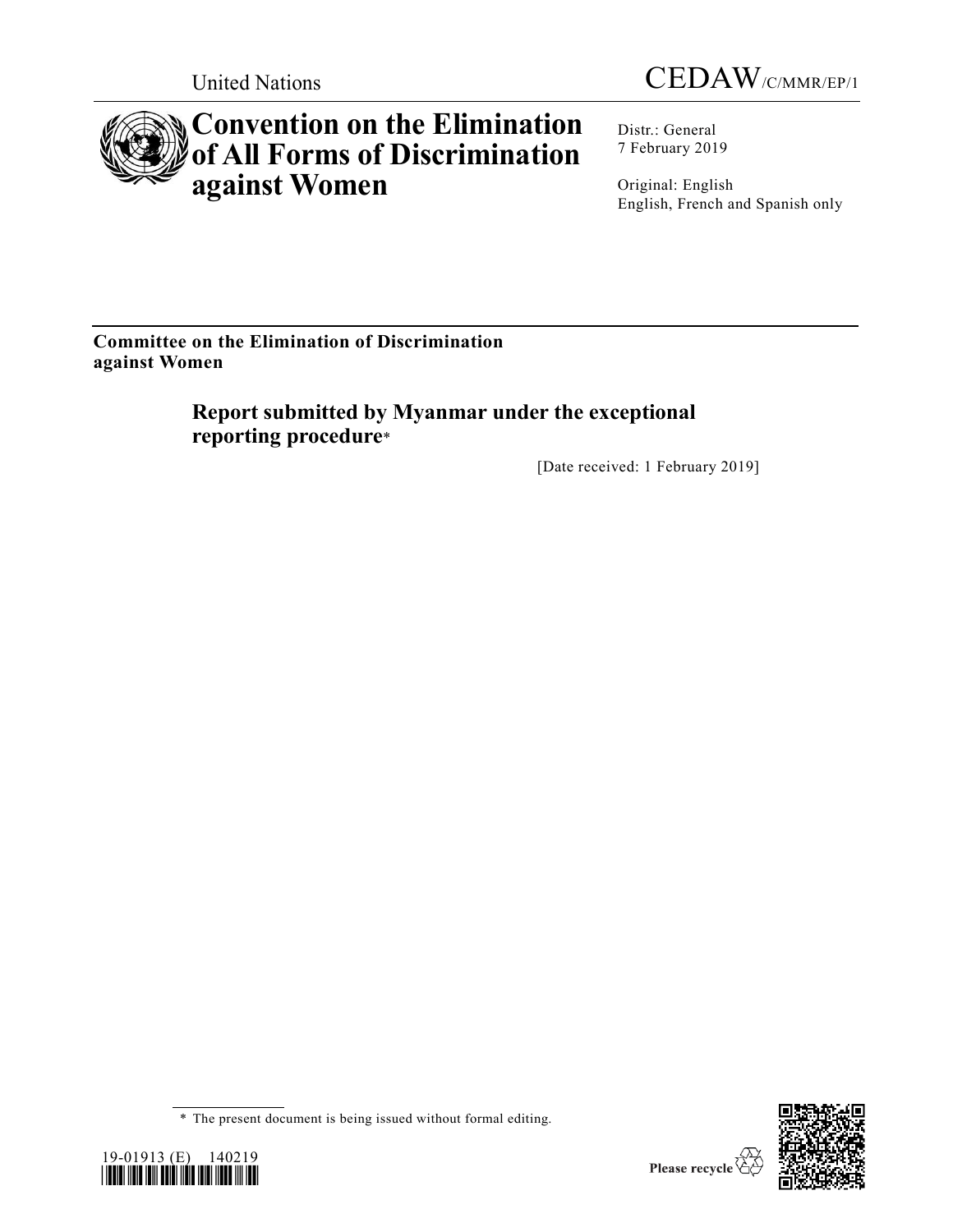## **Introduction**

1. The Government of Myanmar, as a responsible member of the CEDAW, is pleased to provide the following information regarding the situation of Muslim women and girls in Northern Rakhine in response to the questionnaire posed by the Committee on the Elimination of All Forms of Discrimination against Women (CEDAW).

#### **Nomenclature**

2. In keeping with the nomenclature adopted by the Advisory Commission on Rakhine State led by Mr. Kofi Annan, the former UN Secretary-General of the United Nations, this report refers to the Muslim population in Northern Rakhine as "Muslims" or "the Muslim community in Rakhine". This group does not include the Kaman Muslims. They are simply referred to as "Kaman". As in the Annan report, neither "Bengali" nor "Rohingya" is used in referring to the Muslim community.

#### **Background**

3. The Government of Myanmar is committed to finding a sustainable solution to the situation in Rakhine State. It set up the Central Committee for Implementation of Peace, Stability and Development of Rakhine State headed by the State Counsellor on 30 May 2016 to address the complex issues in Rakhine and bring peace, stability and sustainable development for all communities in the State.

4. The Government took the initiatives to set-up the Advisory Commission on Rakhine State headed by Mr. Kofi Annan on 5 September 2016 to seek the advice of the international community on finding a lasting solution in resolving the issue of Rakhine State. The Government of Myanmar welcomed the recommendations of the Commission in its final report submitted on 24 August 2017. It has implemented over 81 recommendations out of the 88 contained in the report and remains committed to carrying out the outstanding ones as expeditiously as possible.

5. Notwithstanding the goodwill demonstrated by the Government of Myanmar and its unremitting efforts to bring peace, stability and development to Rakhine in keeping with the valuable advice and recommendations of the Annan commission, progress was rudely disrupted when  $ARSA<sup>1</sup>$  coordinated attacks on police outposts in Northern Rakhine in October 2016 and August 2017 leaving a trail of death and destruction behind them. In the months leading up to the attacks, ARSA had been carrying out a campaign of terror, targeting onethnic minorities, including Rakhine, Daing-net, Mro, thet, Mramagyi as well as Muslims in northern Rakhine who they deemed to be supporters of the government. The seeds of fear sown by the terrorists led to massive displacement of people internally and to neighbouring Bangladesh.

6. In light of the unprovoked attacks and the reign of terror directed by ARSA, the security police forces were compelled to use force to restore law and order and ordered to exercise maximum restraint in dealing with the situation. Troops were withdrawn once the situation in the affected areas returned to normal.

7. The attacks by ARSA have been orchestrated in pursuit of propaganda. They carefully timed their attacks to coincide with the UN General Assembly to garner maximum attention, which in turn undermine the government's credibility and gains them legitimacy in the eyes of sympathizers. The irony is that the international community while understanding the propaganda value of terrorism, continues to give

**\_\_\_\_\_\_\_\_\_\_\_\_\_\_\_\_\_\_**

<sup>&</sup>lt;sup>1</sup> Arakan Rohingya Salvation Army.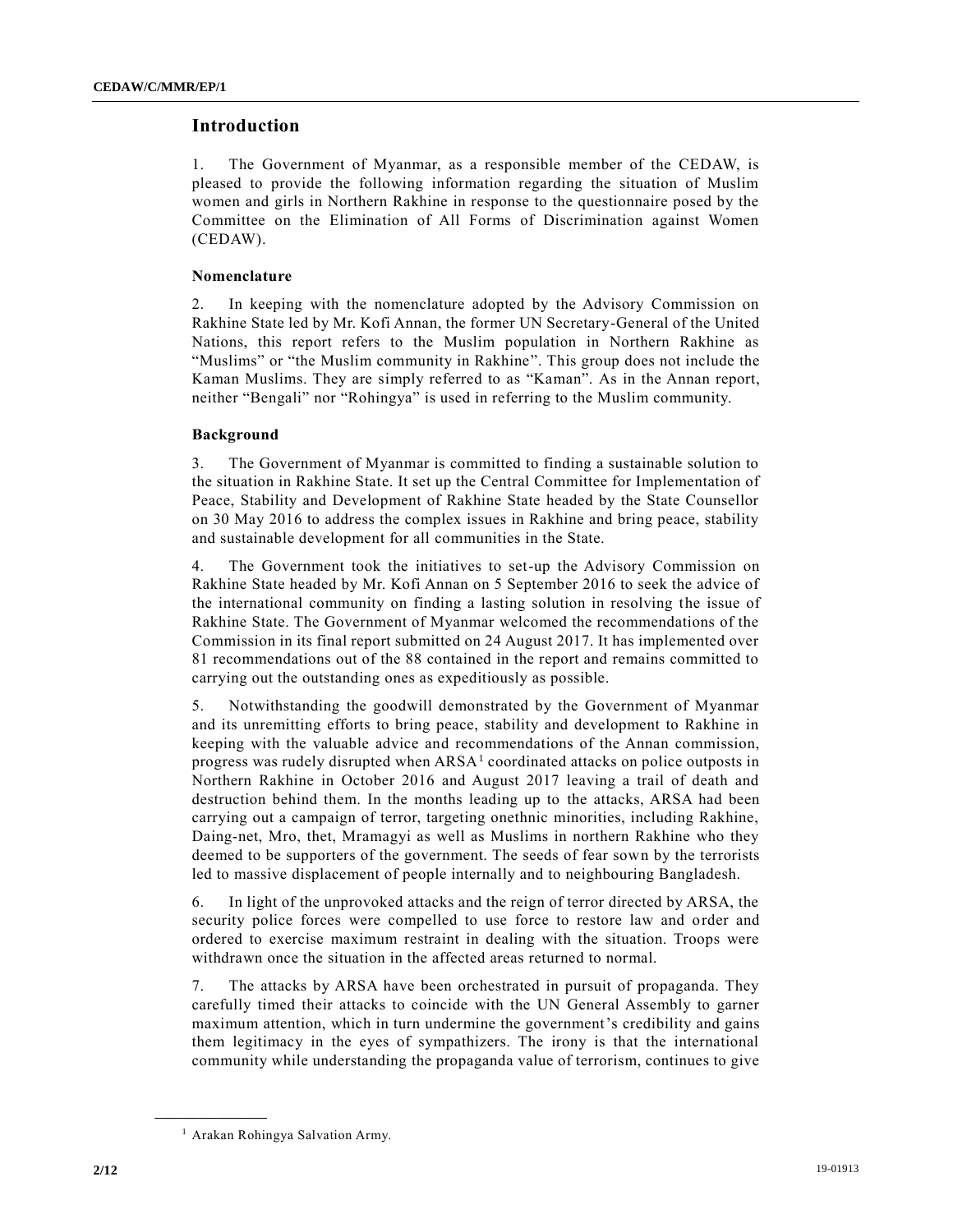credence to the less than objective narratives spread by Muslim extremists, in Cox 's Bazaar in Bangladesh and biased media.

8. The Government of Myanmar does not condone human rights violations. Nor does it espouse a policy of ethnic cleansing and genocide. It has therefore established an Independent Commission of Enquiry to establish the facts concerning the situation in Rakhine. The Commission is comprised of two international personalities who are well-versed in matters of human rights and Myanmar nationals with judicial background and vast experience in international organizations on 31 August 2018 to investigate the violations of human rights and related issues following the ARSA terrorist attacks in Rakhine State. The Commission is tasked to investigate allegations of human rights violations and related issues following the terrorist attacks by the Arakan Rohingya Salvation Army in Rakhine State with a view to seeking accountability and formulating recommendations on steps to be taken to ensure peace and stability in Rakhine State. The ICoE has now invited complaints or accounts with supporting data and evidence related to allegations of human rights violations in Rakhine State. ICoE call for submission which was actual to from 31 August 2019 to 28 February 2019.

9. The Government has, time and again, reiterated its principled position of the need to promote rule of law, justice and accountability. Myanmar is both willing and able to investigate any crimes and violations of human rights which took place on its territory.

10. The Government wishes to respond to the twelve questions raised by the CEDAW Committee based on the information obtained from its resources as follows:

# **1. The number of reported cases of sexual violence, including rape, against Muslim women and girls – resident of the Rakhine State by State Security forces:**

11. Despite repeated accusations that Myanmar Security Forces committed a campaign of rape and violence against Muslim women and girls residing in Rakhine State, there is no evidence to support these wild claims.

12. There were a total of six alleged rape cases filed at Ngakura Police Station in Maungtaw Township. The complaints were made by three Muslim women from Oo Shay Kya village and three Muslim women from KyarrKhaungTaung village against the security forces on 23 February 2017 and 30-31 March 2017 respectively.

## **2. The number of women and girls who have been killed or have died due to other non-natural causes**

13. A total of **36 women and 8 girls** (15 Muslims, 23 Hindus, 3 Daing Nets and 3 Mros) have been reportedly killed in Maungtaw during the period of 2016–17.

| Two cases of murder |                                                                                                                                                                                                                                                                                                                                |
|---------------------|--------------------------------------------------------------------------------------------------------------------------------------------------------------------------------------------------------------------------------------------------------------------------------------------------------------------------------|
| Incident            | The security forces discovered 4 dead bodies of 3 Muslim<br>women and one girl underneath the ground at Lu Phan Pyin<br>and Do Tan villages during its security operation aftermath of<br>terrorist attacks on the Kyikanpyin Border Guard Police<br>Headquarters, 2 police outposts and 1 security post on 9<br>October 2016. |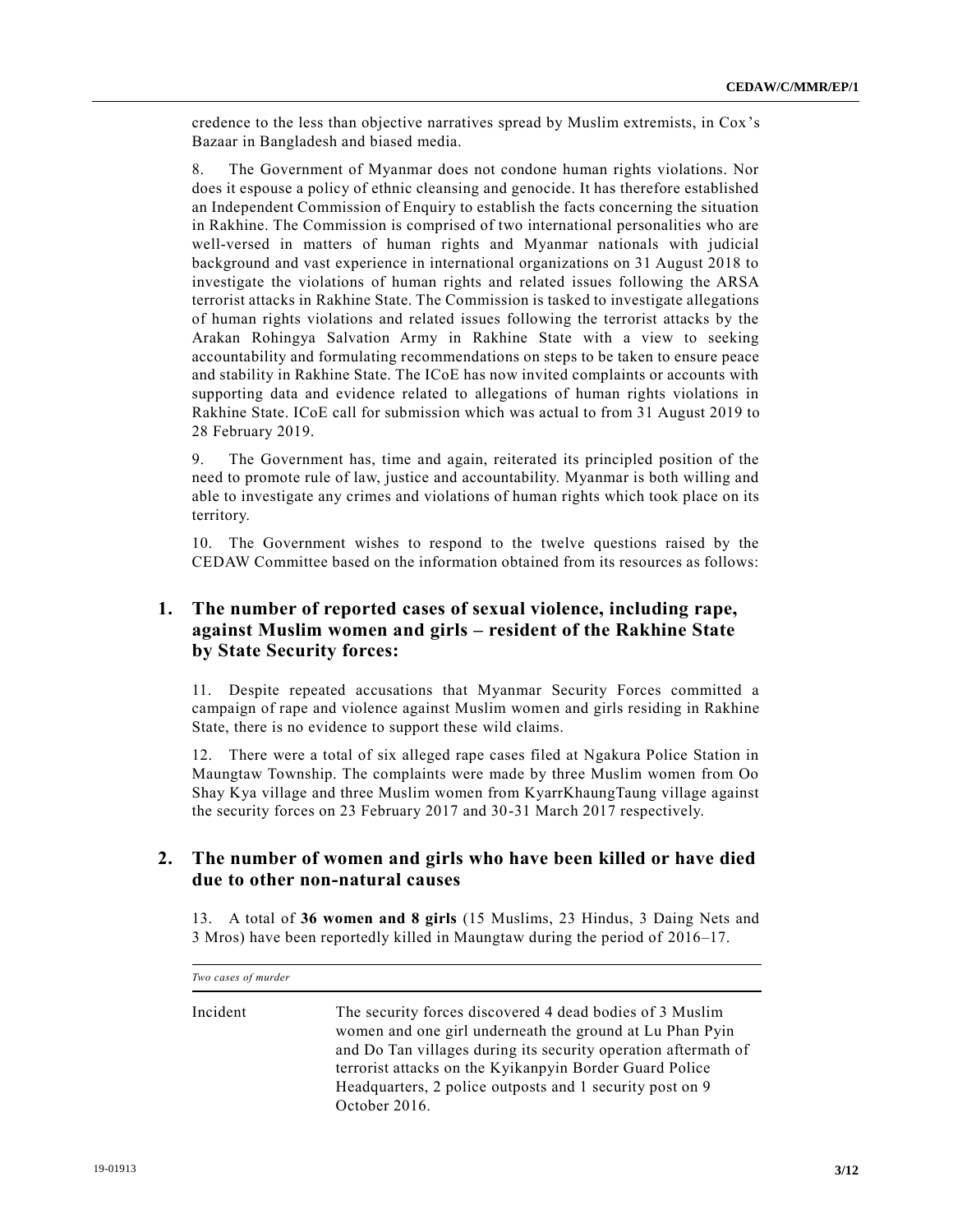| Two cases of murder |                                                                                                                                                                                                                                                                                            |  |  |
|---------------------|--------------------------------------------------------------------------------------------------------------------------------------------------------------------------------------------------------------------------------------------------------------------------------------------|--|--|
| Number of deaths    | Three Muslim women from Lu PhanPyin village                                                                                                                                                                                                                                                |  |  |
|                     | One Muslim girl from Do Tan village                                                                                                                                                                                                                                                        |  |  |
| Date                | 9 October 2016                                                                                                                                                                                                                                                                             |  |  |
| Findings            | The result of post-mortem examination showed that one<br>woman and one girl died of unknown cases and the other two<br>women died due to puncture wounds.                                                                                                                                  |  |  |
| Actions             | The case of Lu PhanPyin village was filed at Ngakura Police<br>Station on 16 February 2017 and the case of Do Tan village on<br>2 March 2017 was filed with at the same police station. The<br>investigations are still underway to apprehend the murderers<br>to bring them to the court. |  |  |
| 10 cases of death   |                                                                                                                                                                                                                                                                                            |  |  |
|                     |                                                                                                                                                                                                                                                                                            |  |  |
| Incident 1          | One decayed body of an unknown Muslim woman was found<br>without external injuries at edge of Kanyin creek near the<br>Labozar bridge in Maungdaw township on 1 November 2016.                                                                                                             |  |  |
|                     | One dead body of Muslim woman with bleeding from ear,<br>nose and mouth was found at the sea shore line of west of<br>Laeyinkwin village in Maungdaw township on 1 February<br>2017.                                                                                                       |  |  |
| Incident 2          | One Muslim woman, died from consuming toxicants at Lathar<br>village in Maungdaw township on 1 March, 2017                                                                                                                                                                                 |  |  |
|                     | One Muslim woman died from consuming toxicants made in<br>Bangladesh at Dotan (1) village in Butheedaung Township on<br>13 May, 2017                                                                                                                                                       |  |  |
| Incident 3          | One decayed body of Muslim woman which is assumed as the<br>body of 55 years old Daw May Kaw Nuu Kae Bar was found<br>buried underneath the ground at Yay Ket Chaung Kae Sone<br>village in Maungdaw township on 12 November, 2016                                                         |  |  |
| Incident 4          | Ma Jaw Naw Taryar, a Muslim woman who live in Phon Nyo<br>Lake Village in Butheedaung township, died from diabetes and<br>asthma during her 12 years imprisonment in Butheetaung<br>Prison.                                                                                                |  |  |
| Incident 5          | The drowned body of 15 years old Ma Yar Sane Far Tay Mar<br>who live in Phoe Chaung village in Butheedaung township<br>was found at shore line on 9 October 2017.                                                                                                                          |  |  |
|                     | Two death bodies, 9 years old Ma Arr Ti Khar who live in<br>Myo Ma KaNyin Tan village in Maungdaw township and 20<br>years old unknown woman, were found. Drowning would be<br>considered as a possible cause of their death on 28 September,<br>2018.                                     |  |  |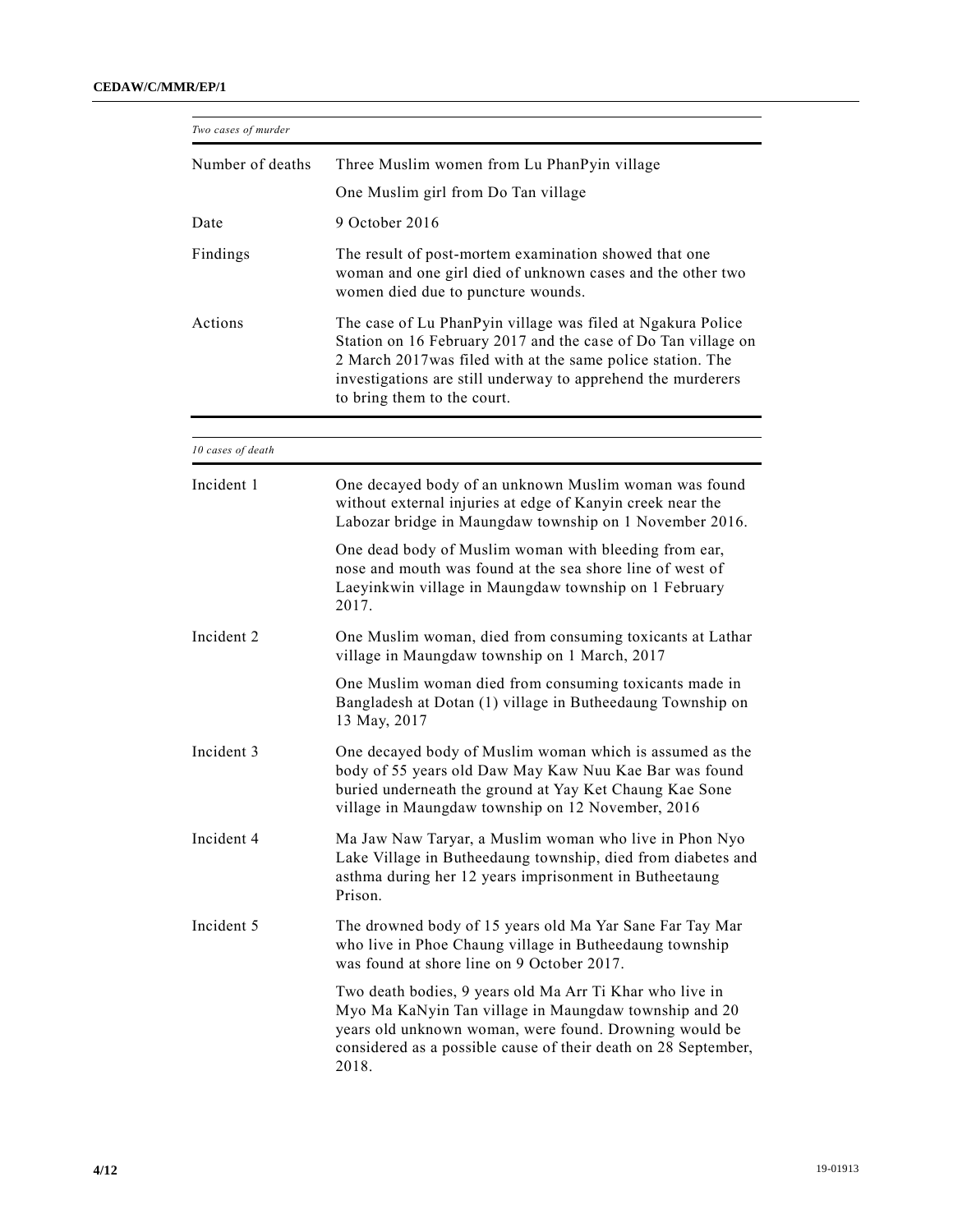| 10 cases of death |                                                                                                                                                                                                                                                            |  |  |  |  |
|-------------------|------------------------------------------------------------------------------------------------------------------------------------------------------------------------------------------------------------------------------------------------------------|--|--|--|--|
| Incident 6        | Ma Shu Nar May (38 years), a Muslim woman who live in<br>Shidar ward, Maungdaw township, died from infectious<br>disease on 22 February , 2017                                                                                                             |  |  |  |  |
|                   | Mass killings by ARSA and Muslim extremists                                                                                                                                                                                                                |  |  |  |  |
| Incidents         | A total of 29 women and girls belong to ethnic minorities and<br>Hindu communities were among the people killed by ARSA<br>terrorists in different locations in August 2017.                                                                               |  |  |  |  |
| Number of victims | 21 Hindu women and 2 Hindu girls                                                                                                                                                                                                                           |  |  |  |  |
|                   | One Daing-Net woman and 2 Daing-Net girls                                                                                                                                                                                                                  |  |  |  |  |
|                   | 3 Mro women                                                                                                                                                                                                                                                |  |  |  |  |
| Findings          | ARSA killed 45 Hindu people including 20 female in<br>Yebaukkya and Oedwin villages in Maungtaw. Their bodies<br>were recovered in the ravine nearby the hill between Bawtalar<br>and Hlaingthi villages during the search operation on<br>25 August 2017. |  |  |  |  |
|                   | In addition, 6 dead bodies of Hindu people were found buried<br>at the compound of new district court in YazaB village,<br>Maungtaw. Amongst them were one Hindu woman and 2<br>Hindu girls. They all were also killed by ARSA terrorists.                 |  |  |  |  |
|                   | Likewise, one Daing Net woman and two Daing Net girls,<br>who fled Yan Khar Zayti village to Aung Zan village, were<br>found killed by ARSA terrorists near Caungto village on<br>25 August 2017.                                                          |  |  |  |  |
|                   | Two Mro women were also reportedly killed while the Khone<br>Taing Mro village was burnt down by ARSA terrorist on<br>28 August 2017.                                                                                                                      |  |  |  |  |
|                   | The terrorists attempted to kill eight Mro women at northern<br>forest of Bawdalar village on 4 April 2017. In that incident,<br>one woman was killed while other 7 escaped.                                                                               |  |  |  |  |
| Actions           | The killers are still at large.                                                                                                                                                                                                                            |  |  |  |  |

# **3. The number of investigations, arrests, prosecutions, convictions and sentences or disciplinary measures imposed on perpetrators, including members of the armed forces, found guilty of such crimes**

14. As mention earlier, there were four cases of mass killings and one murder case committed by ARSA and its affiliates as well as extremists. In these cases, many women and girls from ethnic and Hindu communities were victimized. The offenders are still at large and apparently fled to a neighboring country.

15. In addition, there were also a total of 6 cases of alleged rape and 2 cases of murder in affected areas of Maungdaw. Investigations are still underway for the complaints of those cases and the authorities have been seeking evidence in order to bring offenders before the law.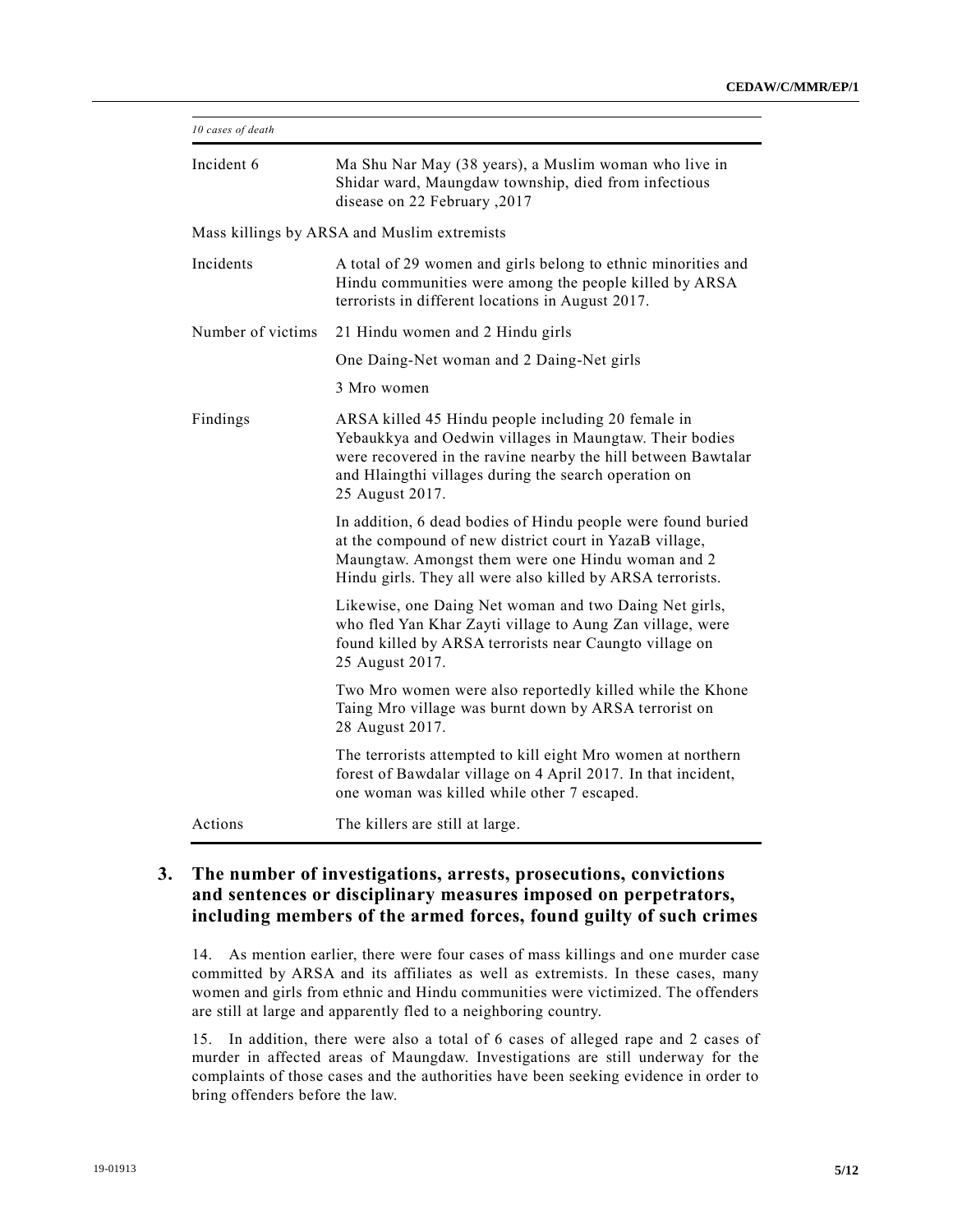16. The Government has affirmed consistently that anyone who commits a crime, including sexual violence or killing and any violation of human rights, will be brought to court and will be convicted if there is sufficient evidence.

However, while there have been alleged cases and accusations against members of the security forces, there have been no evidence and sufficient grounds to convict anyone. Actions cannot be based on narratives and rumors of unreliable sources.

17. The ICoE has now invited complaints or accounts with supporting data and evidence related to allegations of human rights violations in Rakhine State.

## **4. The designation of the battalions, and under whose command, that have undertaken area clearance operations in northern Rakhine State since 25 August 2017**

18. The exceptional report looks into the violation of the rights of women and girl. It is found that the question is neither related to sexual violence against women and girls nor killing them. The question is irrelevant and should not be included in this report.

# **5. The findings of the final report of the Tatmataw investigation team led by Lieutenant-General Aye Win concerning the conduct of the armed forces during the security clearance operations**

**19.** The exceptional report looks into the violation of the rights of women and girl. The findings of the final report of the Tatmataw investigation team led by Lieutenant-General Aye Win concerning the conduct of the armed forces during the security clearance operations is related to national security issues. It is not pertain to the rights of women and girls. Therefore, the question is irrelevant and should not be included in this report.

# **6. Whether instructions have been or are being issued to all branches of the State security forces that torture, gender-based violence, including rape and other forms of sexual violence, expulsions and other human rights violations are prohibited and that those responsible will be prosecuted and punished**

20. The Tatmadaw does not condone any breach of law including committing crimes and other human rights violations.

21. With regard to the alleged offences, victims can register complaints to prove the offences and can report to the authorities at any time. Offenders shall be liable to be punished through criminal proceedings.

22. In the case of rape, it has been publicly announced that the Central Committee for the Implementation of Peace and Development in the Rakhine State has a mechanism where anyone can lodge a complaint.

23. In Myanmar, the Penal Code was enacted in 1861. It establishes a legal framework in order to protect and eliminate crimes, including sexual assaults, rapes, human trafficking, domestic violence and other offences against women and girls.

24. In addition, preventive measures have also been taken to any harm and danger to the local people in Rakhine State. Rule of Engagement (RoE) in printed form are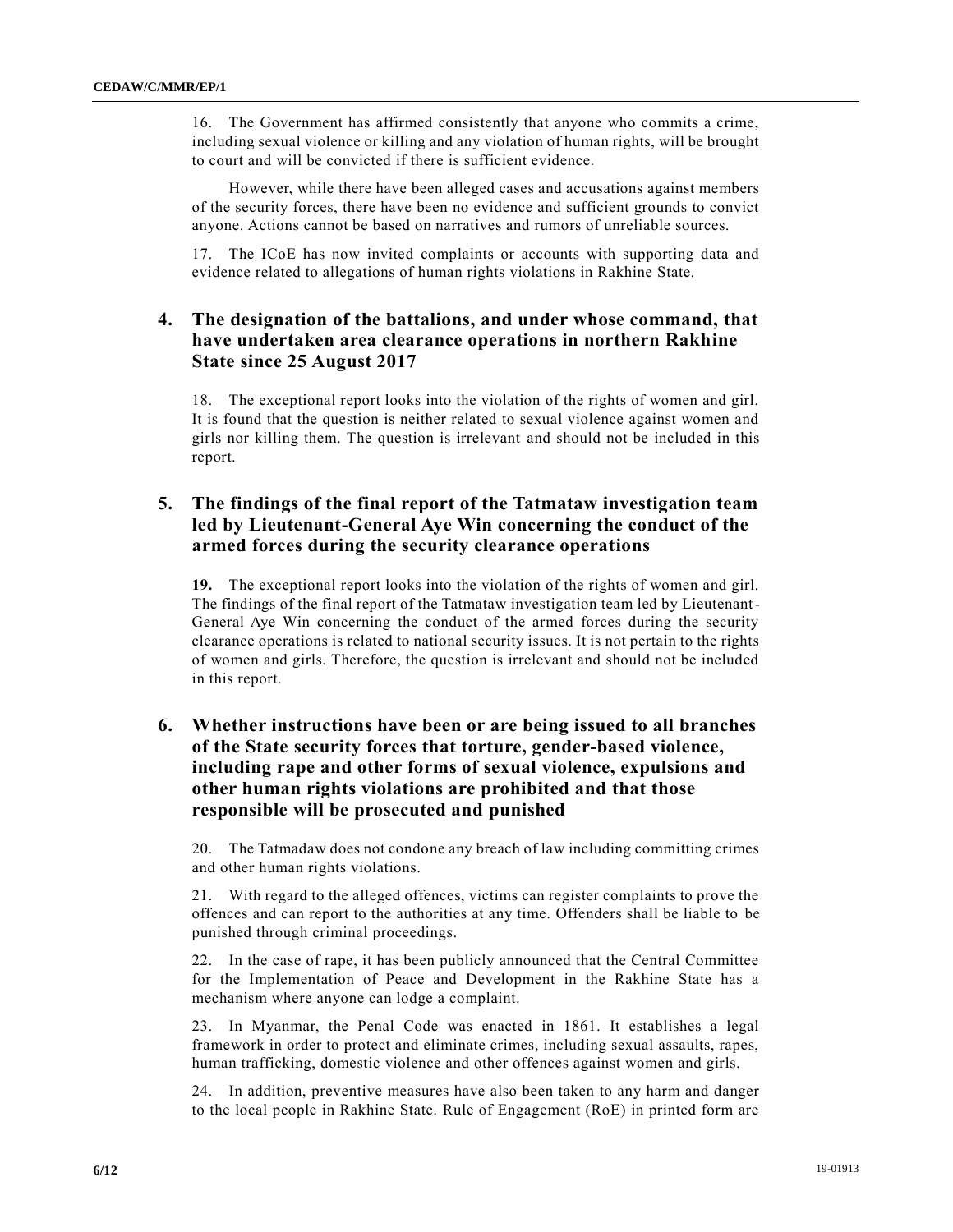given to the security forces. The points mentioned in RoE are in conformity with the International Human Rights Law, Humanitarian Law and the existing laws of the land.

25. The Tatmatawhas "Zero Tolerance" policy regarding to human rights violations committed by military personnel against women and girls, including sexual violence, regardless of its extent. The Tatmataw is a disciplined organization and military personnel of every rank found guilty of committing sexual violence against women is liable to maximum punishment following a court martial.

26. If a member of the military is charged with violation of human rights of a civilian or such an act is reported, a systematic procedure is followed. A Court Martial consisting of senior officials is formed. If he is found guilty after careful examination, he will have action taken according to law. He is also liable to have action taken according to civil law.

27. The Ministry of Social Welfare, Relief and Resettlement, in cooperation with the relevant ministries, has a 24 hours Help Line service in order to effectively investigate and address any complaints including crimes relating to sexual violence, human trafficking, domestic violence, etc. for the entire country.

# **7. The gender-specific measures taken by the State party to rehabilitate and compensate Muslim women and girls who are victims/survivors of such violence**

28. A Joint Communique of the Republic of the Union of Myanmar and the United Nations on Prevention and Response to Conflict-Related Sexual Violence was signed on 7 December, 2019 between the Permanent Representative of Myanmar to New York and Ms. Pramila Patten, Under-Secretary-General and Special Representative of the Secretary-General on Sexual Violence in Conflict. According to Joint Communique, the following preventive measures are included as priority areas for cooperation;

(a) Supporting legal reforms strengthen the overall rule of law response to sexual violence.

(b) Training and capacity building of justice and security sector actors(including Tatmadaw, Military Police, Border Guards Police and Myanmar Police Forces) particularly on investigation and prosecution of sexual violence; and on International Humanitarian Law including the Protection of Civilians;

(c) Ensuring effective access to strengthen service delivery for survivors of sexual violence, including medical, psychosocial, legal and livelihood support particularly in conflict areas;

(d) Negotiating that the prevention of sexual violence is reflected in specific provisions of any peace and/or repatriation agreements, including those related to security arrangements, transitional justice mechanisms;

(e) Ensuring that perpetrators of sexual violence crimes are excluded from amnesty;

(f) Putting in place risk mitigation measures against conflict-related trafficking for the purposes of sexual exploitation/violence, including awarene ss raising of Border Guard Police and immigration officials, in line with Security Council resolution [2331\(2016\).](https://undocs.org/en/S/RES/2331(2016))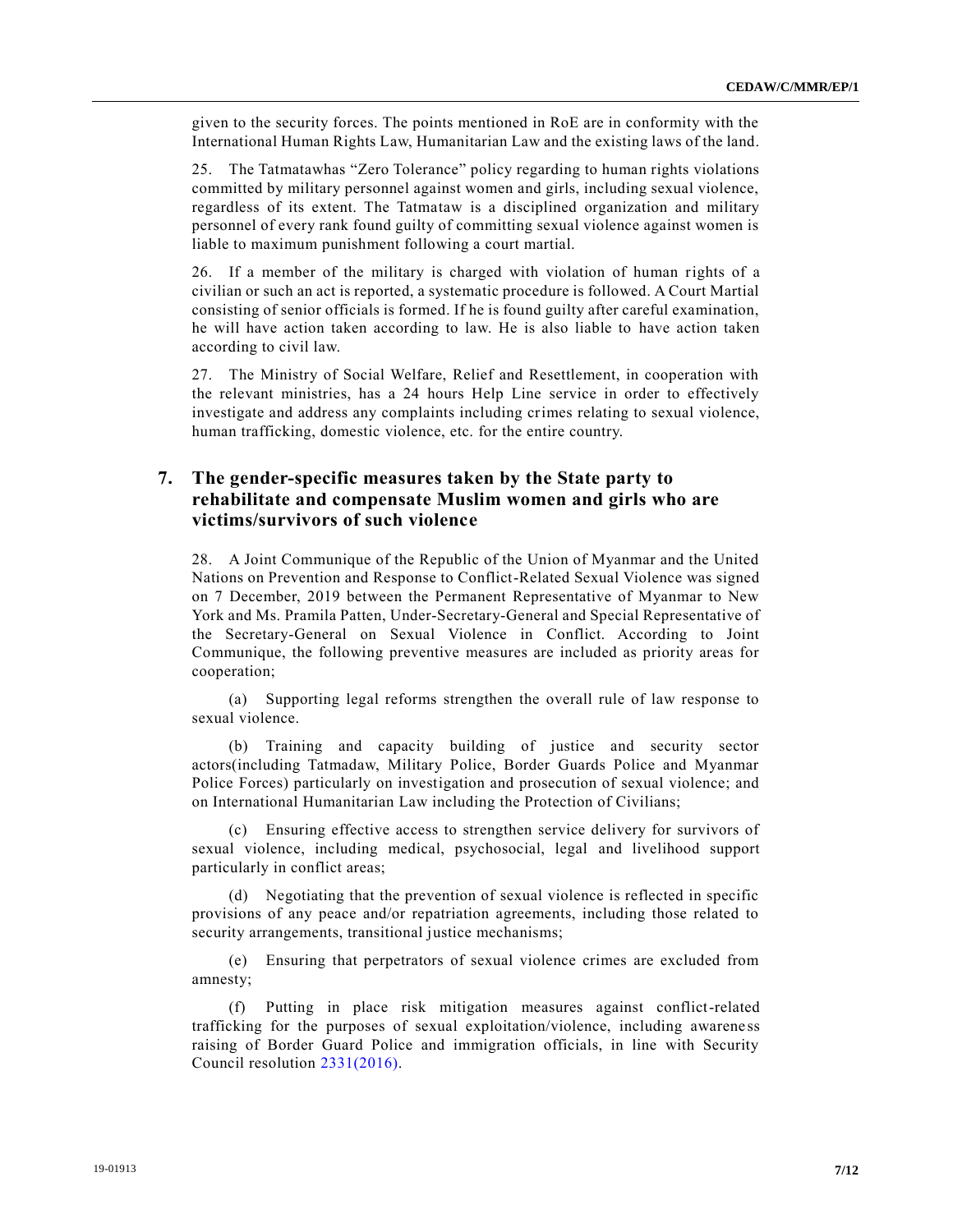## **8. The remedies available to Muslim women and girls to claim violations of their rights**

29. If women and girls, whose rights were violated, seek justice (including compensation where such compensation is specified by law), the court will decide, based on evidence of the case.

30. Myanmar National Human Rights Commission officially transmitted complaints on violation of human rights it receives to the authorities concerned to take follow-up action in line with regulations and procedures of relevant laws.

31. Furthermore, if there is any violation against the rights of women and girls, th e persons concerned can submit complaints to the Rakhine State Peace, Stability and Development Committee. The Committee will then take necessary actions depending on the admissibility of the complaints.

32. The Government also affirms that it will help Muslim displaced persons who have fled to Bangladesh to file cases concerning alleged human rights abuses. Those wishing to file grievances may do so from their current location but will be required to attend a trial in Myanmar. The Government will assist them in so doing.

33. In addition, the Ministry of Social Welfare, Relief and Resettlement has opened a 24 hours Help Line service in order to effectively investigate and address any complaints regarding the gender-based violence for the entire country.

## **9. The number of Muslim women and girls currently detained by State Security Force**

34. There were a total of 42 Muslim women currently detained by the State Security Forces as follows:

|                                                                       | Number of Muslim Women |
|-----------------------------------------------------------------------|------------------------|
| Persons who entered into Myanmar illegally                            | 6                      |
| Travelers without official document and permission                    |                        |
| Drug dealers                                                          | 30                     |
| Unlicensed weapons carriers                                           |                        |
| Persons who aided and involved in the production of explosive devices |                        |
| <b>Total</b>                                                          |                        |

*Remarks*: Among them, 16 received prison terms and 26 are undergoing trial.

## **10. The number of Muslim women and girls died during childbirth**

35. According to the official records, there was no report of death of Muslim women during their childbirth in Maungtaw Township, Rakhine State for the period from 25 August 2017 to 10 January 2018.

36. Department of Social Welfare through Township General Administration Department and Village Tract Administrators are providing cash to pregnant women and children in Maungtaw, Rakhine. A total of 78,555,000 kyats were provided to 2180 pregnant women and their under two-year children on 4 February 2018. Such programmes were conducted on 2 April 2018 spending 340,605,000 kyats for 3878 persons.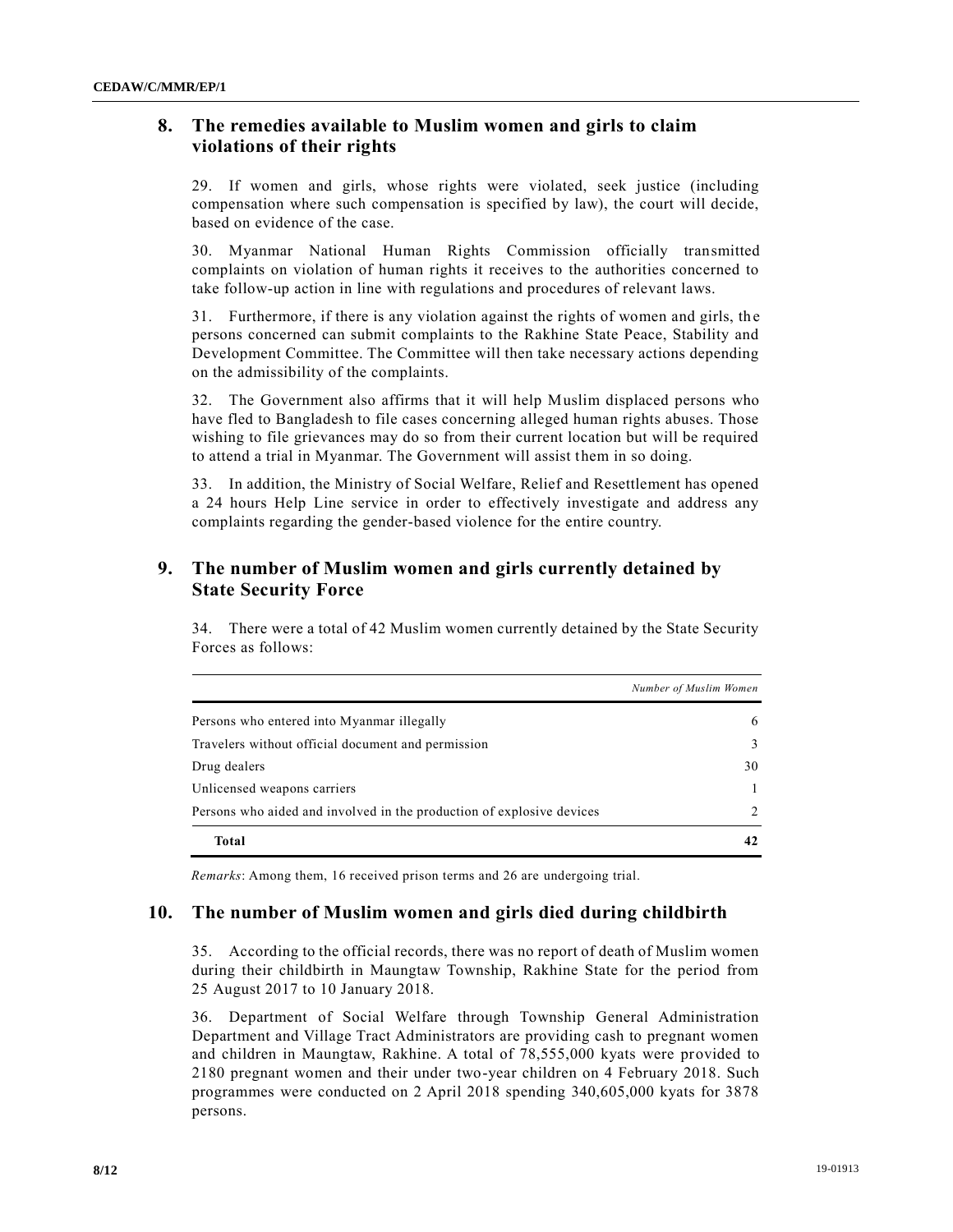37. Likewise, healthcare services to mothers and children are being provided in Rakhine State. Basic Emergency Obstetric and Newborn Care (BEmONC) Trainings are being conducted for all basic health staff, especially midwives in all townships in Rakhine State in order to undertake prompt and effective treatment in emergency situations during pregnancy, delivery and post-natal periods and to do timely referral services. The Learning and Performance Improvement Centre was also established in Sittwe General Hospital where healthcare providers can do their services effectively, particularly maternal and child health care services, by improving their performance and sustainable midwifery practices.

38. To eliminate preventable maternal mortality, Maternal Death Surveillance and Response System are being implemented while providing appropriate responses in every stage of healthcare services and analyzing undue delays and root causes which is leading to maternal mortality.

39. In addition, efforts are being made in order to provide health care services that include sending mobile clinic teams, expanding and upgrading Sittwae Hospital, supporting drugs and tools, appointing the medical staffs and training health workers.

## **11. The number of clinics providing obstetric services and the ratio of doctors and midwives to the Muslim population**

|              | Maungtaw, Rakhine            |                              |                                                                                                                               | <b>Union Figure</b>              |
|--------------|------------------------------|------------------------------|-------------------------------------------------------------------------------------------------------------------------------|----------------------------------|
|              | Number                       | Ratio                        | Number                                                                                                                        | Ratio                            |
| Doctor       | Medical Superintendent 1     | Muslim: Doctor<br>10,000:1.2 | Doctors who are<br>working as<br>clinicians in public<br>Hospital under<br>Department of<br>Medical Care<br>Services $-7,796$ | Population: Doctor<br>10,000:1.5 |
|              | Consultant Specialist $-4$   |                              |                                                                                                                               |                                  |
|              | Civil Assistant Surgeon $-4$ |                              |                                                                                                                               |                                  |
|              | Temporarily assigned         |                              |                                                                                                                               |                                  |
|              | Civil Assistant Surgeon $-3$ |                              |                                                                                                                               |                                  |
|              | Station Medical Officer 1    |                              |                                                                                                                               |                                  |
| <b>Total</b> | 13                           |                              |                                                                                                                               |                                  |
| Nurse        | Sister 1                     | Muslim: Nurse                | Nurses who are                                                                                                                | Population: Nurse                |
|              | Staff Nurse 15               | 10,000:2.7                   | working as<br>clinicians in public<br>Hospital under                                                                          | 10,000:4                         |
|              | Trained Nurse 13             |                              |                                                                                                                               |                                  |
|              |                              |                              | Department of                                                                                                                 |                                  |
|              |                              |                              | Medical Care                                                                                                                  |                                  |
|              |                              |                              | Services $-20,022$                                                                                                            |                                  |
| <b>Total</b> | 29                           |                              |                                                                                                                               |                                  |
| Midwives     |                              | Muslim: Midwives             |                                                                                                                               |                                  |
|              |                              | 10,000:5                     |                                                                                                                               |                                  |
| <b>Total</b> | 51                           |                              |                                                                                                                               |                                  |

40. According to current figures, the following is the ratio of doctors and midwives to the Muslim population in Maungtaw District compared to the Union Figure: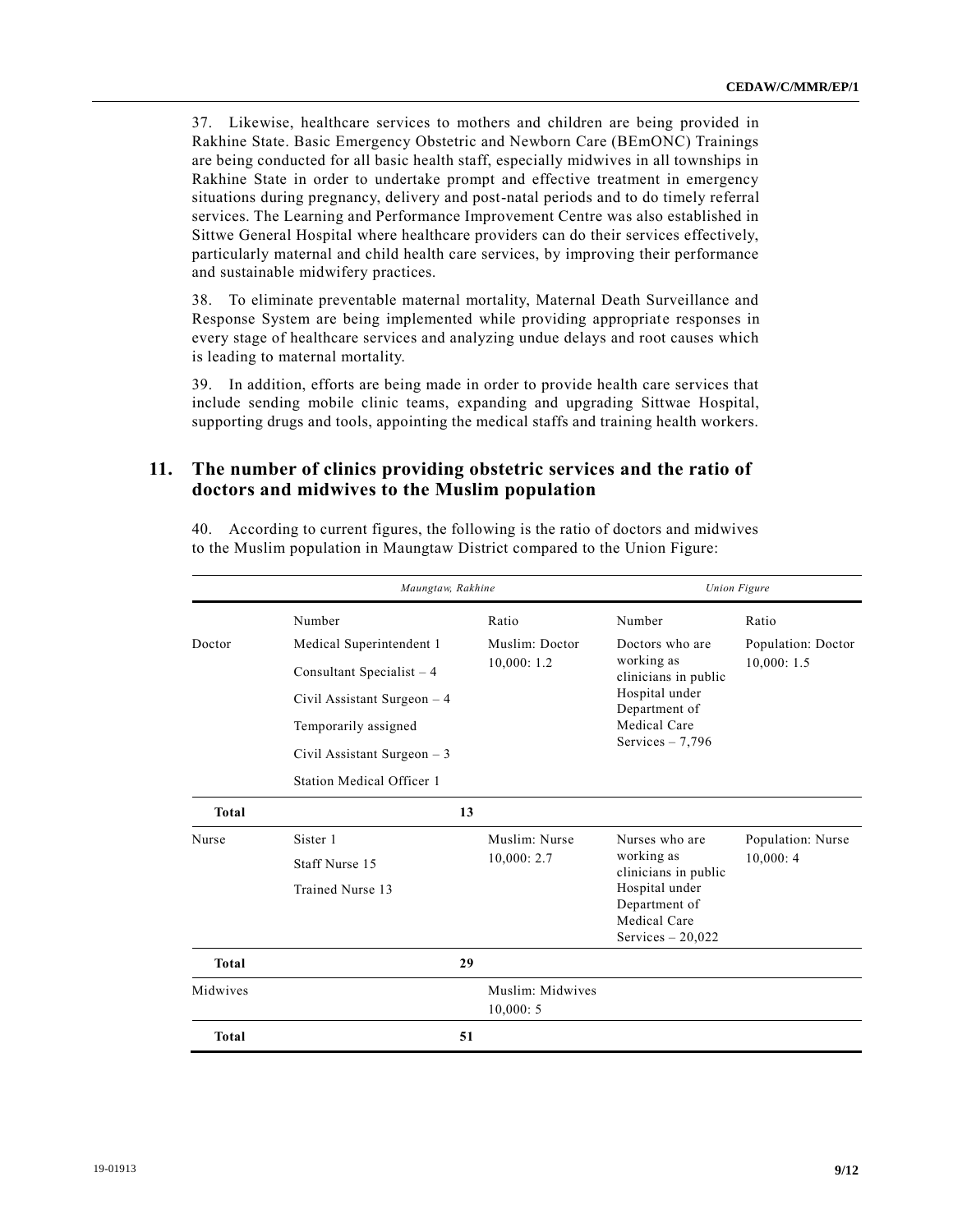| Clinics providing for maternity services in Maungtaw Township |                                                                                                                                                                                                                                                                                                               |
|---------------------------------------------------------------|---------------------------------------------------------------------------------------------------------------------------------------------------------------------------------------------------------------------------------------------------------------------------------------------------------------|
| 50 bedded District Hospital                                   |                                                                                                                                                                                                                                                                                                               |
| 16 bedded Station Hospital                                    |                                                                                                                                                                                                                                                                                                               |
|                                                               | (Alay Than Kyaw, Koin Chung, Taungpyo, Aung Tha Pyay)                                                                                                                                                                                                                                                         |
| Rural Health Center                                           | 8                                                                                                                                                                                                                                                                                                             |
|                                                               | (MyinHlut, NgaKhu Ra, Ta Man Thar, Tha Yet Ouk, Myo Thu Gyi,<br>Alay Than Kyaw, Koin Chung, Taungpyo)                                                                                                                                                                                                         |
| Rural Health Sub Center                                       | 21                                                                                                                                                                                                                                                                                                            |
|                                                               | (Inn Din, Kyauk Pa Du, Chan Pyin, Yae Myat Taung, Doe Dan,<br>Min Kha Maung, Kha Maung Seik, Thet Kaing Nyar, Mingalar<br>Gyi, Hpar Wat Chaung, Ywet Nyo Taung, Shwe Yin Aye, Kayay<br>Myaing, Italea, Aung Thar Yar, Thu Ka Myaing, Laung Don, Done<br>Paik, Tha Yay Kone Baung, Kaing Gyee, Taung Phyo Yar) |
| Total                                                         | 34                                                                                                                                                                                                                                                                                                            |

# **12. The number of Muslim families displaced by the violence, disaggregated by sex, and measures taken by the Government of Myanmar to ensure their voluntary and safe return, economic reintegration for loss of land or property**

#### **Efforts taken for repatriation and resettlement**

41. As for the efforts for repatriation and resettlement process, the Myanmar side has been ready to receive the verified returnees since 23 January 2018, the date first mutually agreed between Myanmar and Bangladesh to commence the repatriation.

42. The Rakhine State government has prepared to receive verified returnees at two reception centres in Taung Pyo Let We and Nga Khu Ya, and will transfer them to Hla Phoe Khaung Transit Camp before resettling them at their respective places. A total of 625 housing with water, electricity and toilet system have been constructed at the Hla Phoe Khaung Transit Camp and structures at the TaungPyo Let We and Nga Khu Ya reception camps have been completed.

43. Myanmar side has put in tremendous efforts in the process of repatriation in accordance with the bilateral agreement with Bangladesh, However, there were some delays. This said displaced persons can enter into Myanmar via reception centers on their own violation and arrangement.

|     |                  |                                                                        | Number of returnees |       |       |
|-----|------------------|------------------------------------------------------------------------|---------------------|-------|-------|
| No. | Date of Re-entry | Place that the returnees' temporary staty before re-enter              | Man                 | Woman | Total |
| 1.  | $13 - 4 - 2018$  | Near boundary pillar 34, between the boundary line<br>and border fence | 2                   | 3     | 5     |
| 2.  | 26-5-2018        | Persons who were granted amnesty                                       | 58                  | 4     | 62    |
| 3.  | $11 - 6 - 2018$  | Persons of sunken boat from Aung Ba creek near Thar<br>Se Wa village   | 32                  | 60    | 92    |
| 4.  | $4 - 9 - 2018$   | From Bangladesh                                                        | 2                   | 4     | -6    |
| 5.  | $9-10-2018$      | Near the Friendship bridge                                             |                     |       | 1     |
| 6.  | $10-10-2018$     | Near the Friendship bridge                                             | 3                   | 2     | 5     |
|     |                  | Total                                                                  | 98                  | 73    | 171   |

44. Up to October 2018, the number of receiving persons is as follows: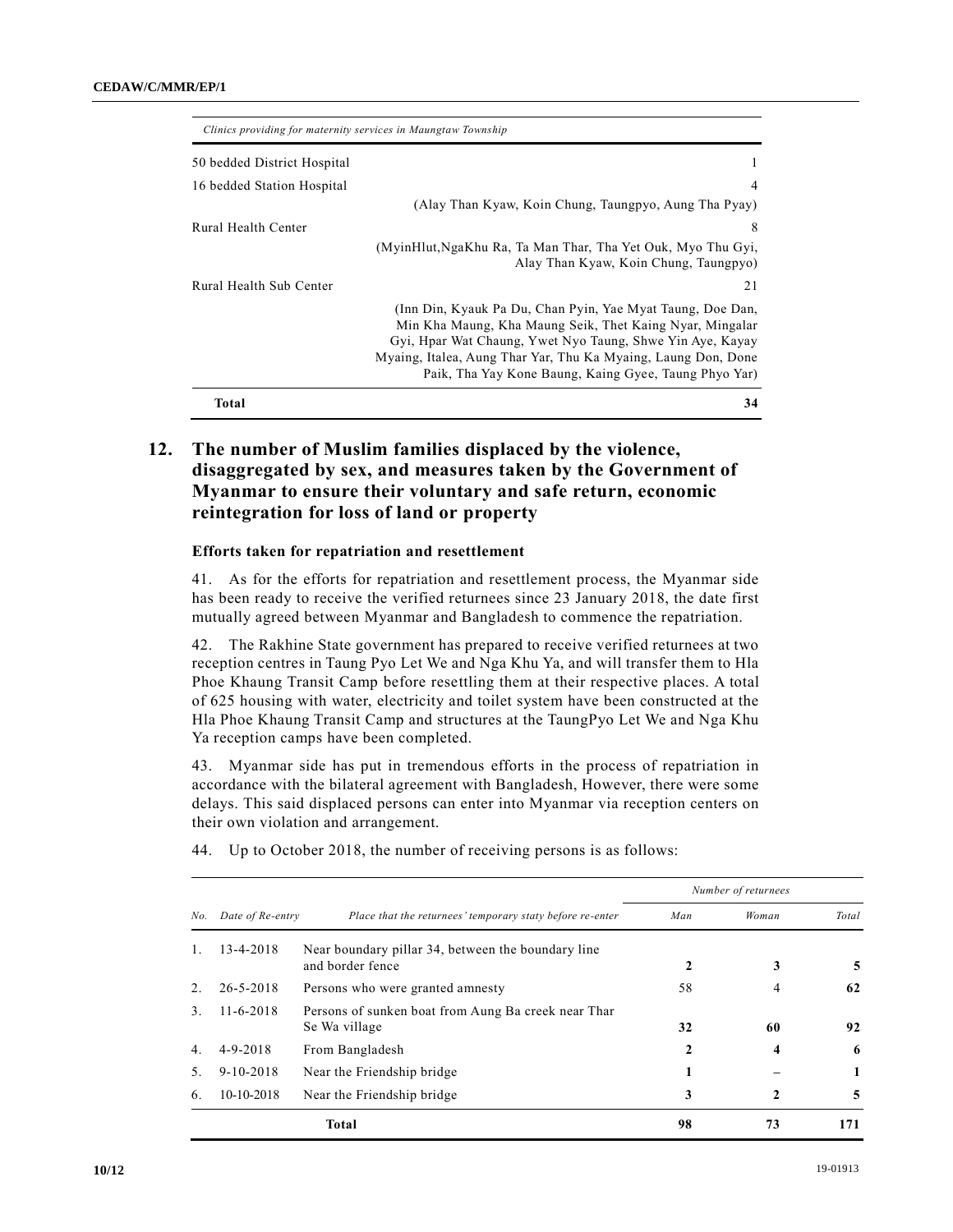45. In Kyein Chaung Taung Village, 100 houses for returnees are being built by local construction groups under the supervision of the Infrastructure Task force of the Union Enterprise for Humanitarian Assistance, Resettlement and Development in Rakhine (UEHRD). Furthermore, the arrangements are being made to relocate those returnees to their places of origin and nearest places to it.

46. The housings for the returnees are under construction with the funding of UEHRD as well as with the assistance of Government of India and Japan. The measures are also being carried out for construction of houses by Cash for Work program and arrangements are being made for the returnees to stay temporally at the Assembled Board Houses donated by the Government of the People's Republic of China.

47. Additionally, Myanmar is also ready to provide household goods such as clothing, blanket, mosquito net, pillow and soap as well as tents, 20 KVA Generator, solar lantern, tarpaulins, water-proof fabric and kitchen utensils.

#### **Implementation of development plan in Rakhine State**

48. The development plans have been implemented in the Rakhine State as pilot projects for the development of the entire nation. As for rebuilding the villages and the battalion of security police forces in Maungtaw, a total of 850.27 acres comprising (495.59) acres of paddy land, (144.62) acres of dry farm land, (121.98) acres of village area, (13.73) acres of road land, (2.02) acres of forest land, (12.65) acres of lake and lagoon and (59.68) acres of other land are to be utilised.

49. The Central Land Management Committee will take necessary action if farmers lost their farmland due to land acquisition for development projects while implementing developments in the Rakhine State. More than 800 households, schools, roads and bridges are being constructed with access to water and electricity for displaced ethnic nationals and ethnic minority groups from 18 village -tracts with the close cooperation and assistance of the Division/ State Governments, Private Business partners, Myanmar citizens resident and abroad as well as friendly nations.

#### **Economic Development in Rakhine State**

50. For economic development in the Rakhine State, a total of 59 investment projects were approved during 2017–2018 fiscal year in accordance with Myanmar Investment Law. While establishing Kyauk Phyu Special Economic Zone, all relevant departments have been conducting strategic environment assessment so as to address the impacts on local people, local business and environment.

#### **Crop and Land Compensation**

51. The Government of Myanmar granted crop and land compensation to a total of 1,001 people whose land was included in the above project area. The Government also allocated Kyat 48.243 million in 2018–2019 to provide compensation.

### **Opening Bank Account for cash for selling crops that was cultivated by the displaced local farmers**

52. The Rakhine State government had made arrangement to harvest the paddy fields that were cultivated by the displaced local farmers due to the terrorist attacks of August 2017 in Maungtaw District, Rakhine.

53. Furthermore, Bank Account for cash for selling crops has been opened at Myanmar Economic Bank to systematically transfer cash back to the displaced land owner.